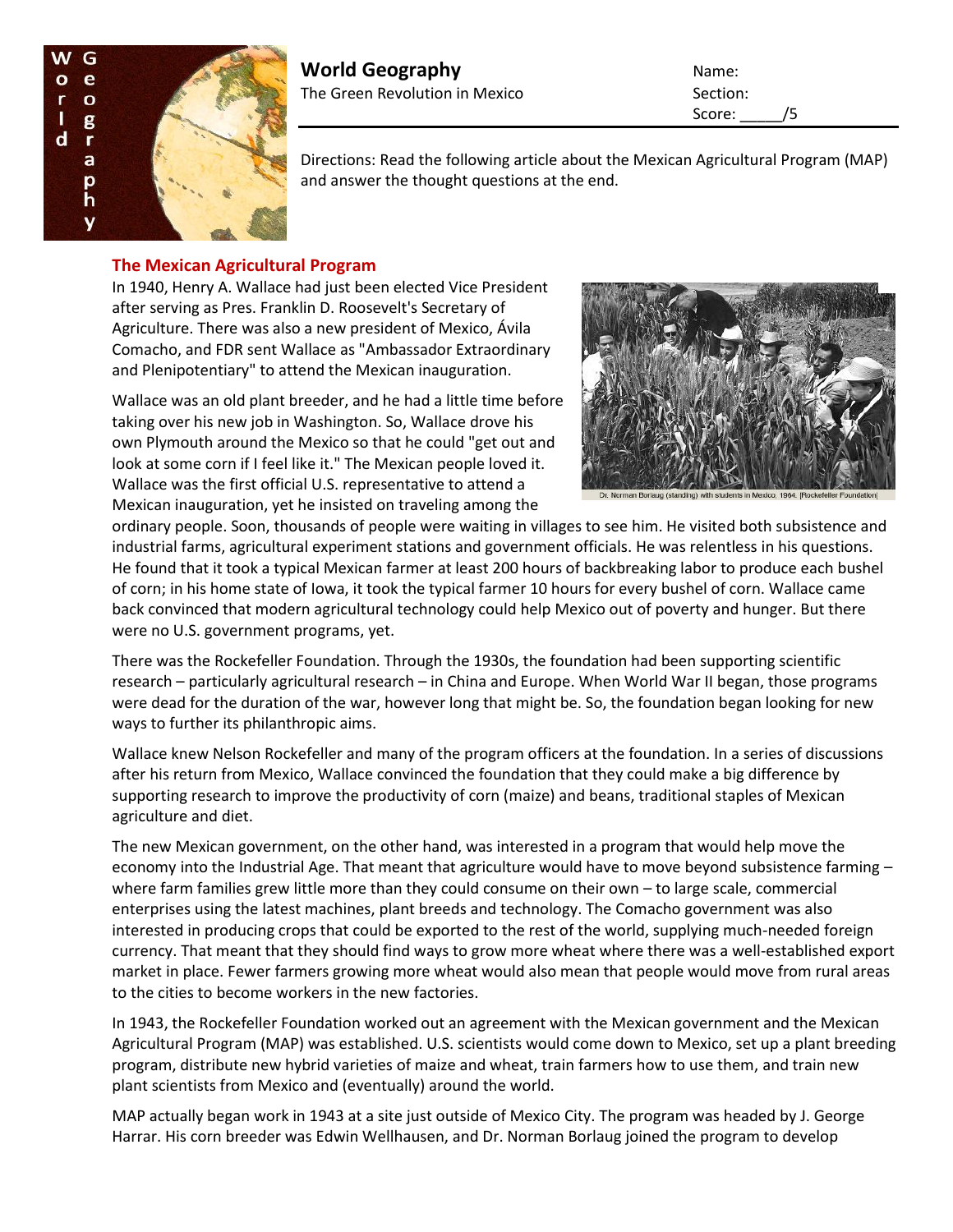varieties of wheat that would resist the deadly disease of wheat rust. Rust is a fungus whose spores can travel thousands of miles in the wind and devastate crops wherever they land.

Borlaug approached the task of developing rust-resistant wheat varieties by importing seeds for various rice varieties from friends and colleagues from around the world. As with other plant breeders, Borlaug would then carefully cross various varieties that seemed to offer the best potentials. There were at least four things that were different about Borlaug's approach –

Borlaug quickly moved beyond the problems of wheat rust to tackle the basic problem of increasing yields under modern growing conditions and technologies.

He realized that there were two growing regions in Mexico that could be used successively to cut the time needed to breed new varieties in half. This approach became known as "shuttle breeding."

He recognized that an unintended benefit of the shuttle breeding was that the resulting varieties resisted many different varieties of pests and diseases and they didn't care how long the days were during their growing season. A wheat plant that is insensitive to "photoperiod" can adapt well to a wide range of conditions.

He was determined to get the word out – to diffuse the innovations – to Mexican farmers and to student plant scientists around the world.

#### **Yields**

First, Borlaug tackled the problems of the wheat rust that was cutting down yields. Between 1943 and 1958, Mexico went from a nation that had to import wheat to feed its people to a nation that exported wheat to other nations. Then, Borlaug turned to more basic problems of wheat yield.

Wheat is perhaps the major staple of diets around the world. It has more protein than rice, maize or sorghum and can be grown in a variety of climates. But as farmers began using more and more fertilizer they discovered that traditional tall varieties of wheat started to "lodge" or fall over before they could be harvested. The fertilizer encouraged taller plants with heavier heads, but the stems were too thin to support the extra weight.

Borlaug knew that there were Japanese "dwarf" varieties of wheat whose short stalks were able to hold up highyielding heads. In 1953, MAP got a small amount of a dwarf hybrid from Washington State University and Borlaug began breeding that variety with local varieties. There were a lot of failures – crosses that were sterile or whose heads shattered. But by 1960, MAP released two semi-dwarf varieties that were adapted to growing conditions and diseases in Mexico.

Over the next 20 years, many new varieties were released. Because of these new varieties, Mexico was able to grow enough for its own needs between 1956 and 1971. Then, the population monster caught up again. Between 1940 and 1980, the population ballooned more than three times over. Average yields and overall wheat production in Mexico have continued to grow. But there is no new land appropriate for planting wheat, and so the increases in population have outpaced the increases in yields. Though it is importing wheat again, Mexico does not face massive hunger.

#### **Research methods**

Borlaug and his colleagues were able to quickly improve the wheat harvests in Mexico because they found two shortcuts. Conventional breeding programs in the 1940s and 50s required 10 to 12 years to produce a new variety. It took seven years – or seven breeding cycles – to find better hybrids, and then three to five years to test the variety and grow enough to distribute to farmers. Borlaug knew that they had to produce results quickly, so he made an educated guess that two varieties from Kenya and two from the U.S. were the best candidates for yields and disease resistance in Mexico. Within four years, MAP held their first "field day" where farmers were invited to see the results of the new varieties. These first hybrids were a little better than the traditional wheat varieties, and later ones got a lot better.

The second shortcut started when Borlaug realized that he could get two breeding cycles out of every year. MAP had inherited two research stations in different parts of the country. The first was in the Sonora region in the northwest part of Mexico (south of Arizona). This region was at sea level and was warm enough to allow for a good winter growing season. The second experiment station was in the Chapingo region in the mountains north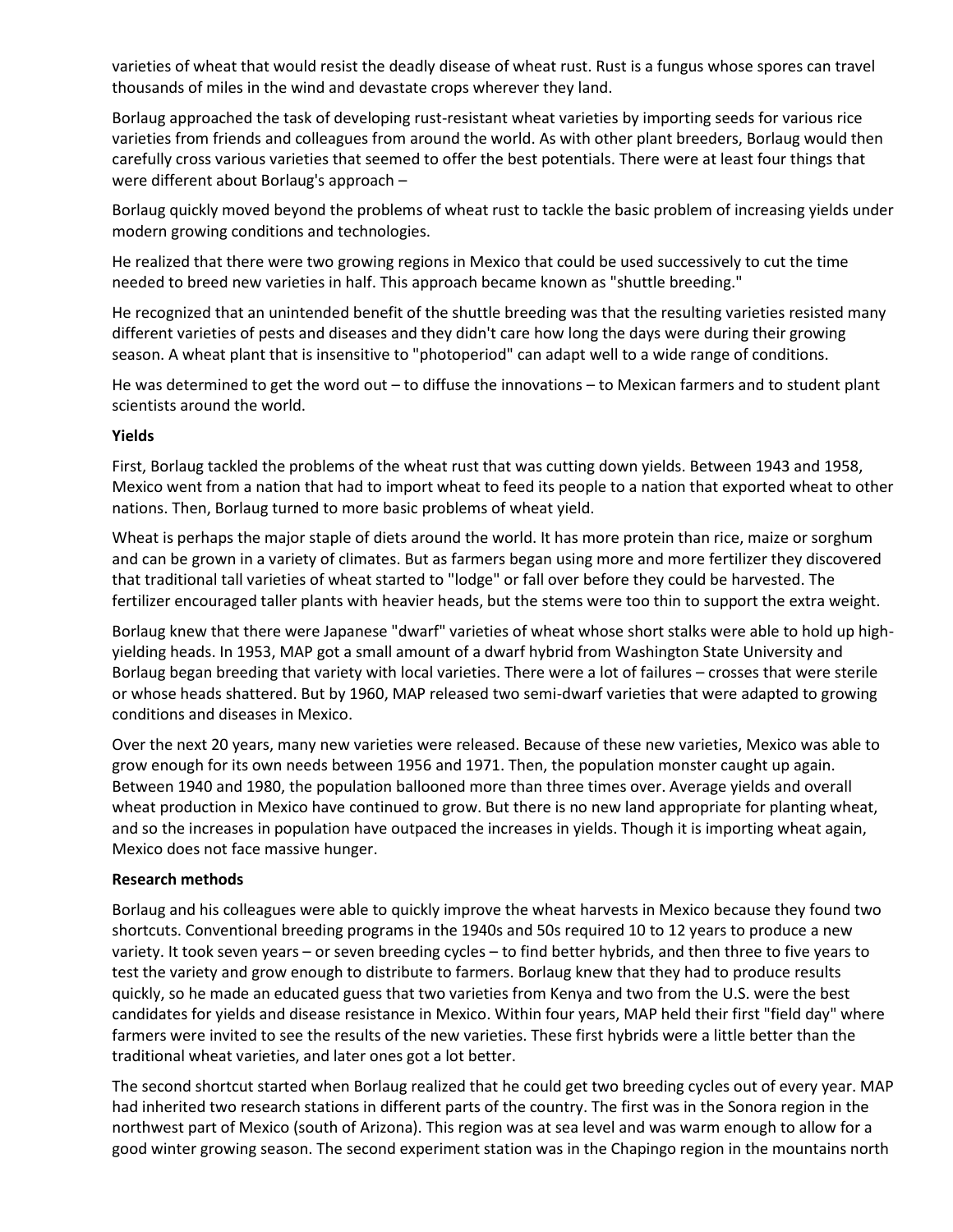of Mexico City. Because of the elevation, it was cool enough in the summer to allow for a second growing season.

Borlaug's team would make one set of hybrid crosses in Sonora and grow the seed there. Those seeds would be harvested and then shuttled back down to Chapingo where the next set of crosses would be made. Using this "shuttle breeding" approach, the team produced new varieties in as little as three years instead of the 10 needed in other places.

### **Diffusion**

The best seed varieties in the world do little good unless they are adopted and planted by local farmers who then follow the best growing practices. This is the process of diffusion of innovation. So, when they were ready to introduce their first new hybrid variety of wheat in 1948, Borlaug went to the local newspaper and announced a "field day" with free barbeque and beer. "We only got about 25 people," he says, "and 22 of them

were bureaucrats… And maybe only three farmers, and they were probably the three poorest farmers in the valley. They came for the free barbeque and beer."

But the farmers around the experiment station saw the results, and the next year there were a lot of farmers and good farmers. Then the task became convincing them that fertilizers were worth the cost. Gradually, that message got through as well.

As Mexican farmers began to produce more, they were faced with the problem of storing the extra grain. Don Freeman of York, Nebraska, was one of the Americans who became involved in building grain storage bins in Mexico. His company built storage bins in areas that still



needed roads, but the bins enabled farmers to join the world market. "I think they were jumping over all the development that we [American farmers] did, right into modern farming."

Then Borlaug and his colleagues turned their attention to the world. They were aware of President Truman's warning about famine threatening half of the world. The MAP had been able to produce good results. So, with the approval of the Mexican government, and with interest from other governments, MAP began training plant scientists from around the world. Each year, up to 50 students from every continent on the globe gathered in Mexico to work along side of the U.S. scientists and learn the most modern methods of plant breeding.

Modern agriculture had now been successfully exported from the U.S. to Mexico. The stage was set to export it again to India, Pakistan and the rest of the world.

Written by Bill Ganzel, the Ganzel Group. First published in 2007.

## **Thought Questions:**

- 1. What was the influence of the United States Vice President Henry Wallace and the Rockefeller Foundation in the development of agriculture in Mexico?
- 2. What was the goal of agricultural development in Mexico through the actions of President Avila Comacho and programs like MAP?